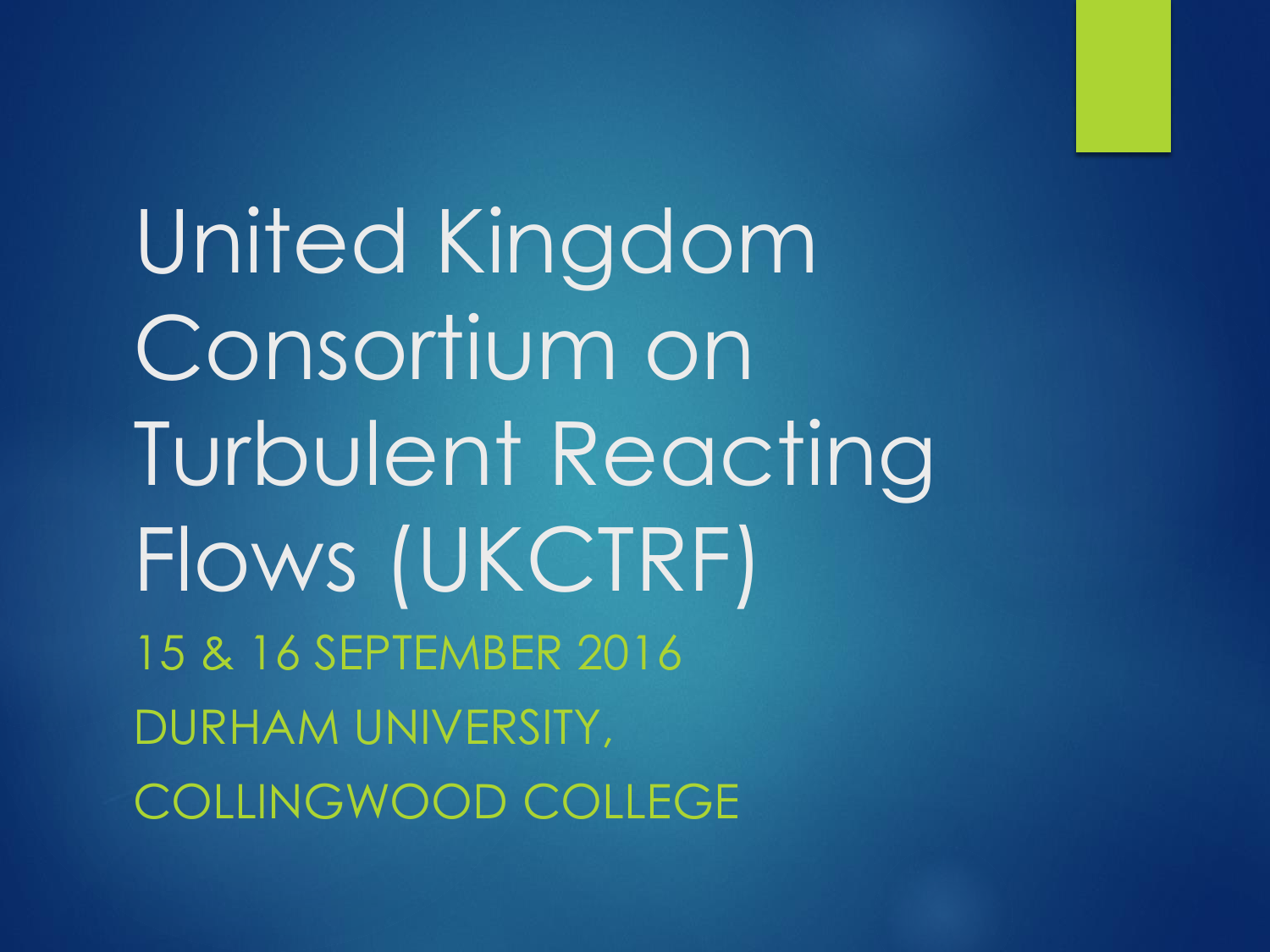## (UKCTRF) 15 & 16 September 2016 Durham University, Collingwood College, Penthouse B Thursday 15 September - Day one

| 09:30              | <b>Registration and Refreshments</b> |                                                                                             |
|--------------------|--------------------------------------|---------------------------------------------------------------------------------------------|
| 10:30              | Professor Nilanjan Chakraborty       | Welcome and Introduction                                                                    |
|                    |                                      | Session Chair - Prof. R. Stewart Cant, Cambridge University Engineering Department          |
| $10:45 -$          |                                      | Recent experiences with modelling of turbulence chemistry interaction in the context of LES |
| 11:20              | <b>Professor Markus Klein</b>        | using DNS of turbulent premixed generic planar flame configurations                         |
|                    |                                      | Session Chair - Dr. Salvador Navarro-Martinez, Imperial College London                      |
| $11:25 -$          |                                      |                                                                                             |
| 11:45              | Yu Xia                               | Dispersion of entropy waves advecting through combustor chambers                            |
| $11:55 -$          |                                      | CFD modelling of non-uniform Hydrogen flame propagating across obstacles                    |
| 12:15              | Reza Khodadadi Azadboni              | and inducing detonation                                                                     |
| 12:25              | Chandra Vendra                       | Vented explosion : modelling flame instabilities                                            |
| 12:45              |                                      | Lunch & Poster Session- Penthouse A                                                         |
|                    |                                      |                                                                                             |
|                    |                                      | Session Chair - Dr. Jun Xia, Brunel University                                              |
| $14:00 -$          |                                      |                                                                                             |
| 14:20              | Huangwei Zhang                       | Modelling spark ignition of turbulent jet flows with LES/CMC                                |
| $14:30 -$<br>14:50 | Girish Nivarti                       | Direct Numerical Simulation of the Bending Effect in Turbulent Premixed Flames              |
| $15:00 -$          |                                      |                                                                                             |
| 15:20              | <b>Philip Sitte</b>                  | Modelling of spray flames with Double Conditional Moment Closure                            |
| $15:30 -$          |                                      |                                                                                             |
| 15:50              | Nguyen Anh Khoa Doan                 | DNS of partially premixed MILD combustion                                                   |
| $16:00 -$          |                                      |                                                                                             |
| 16:20              | <b>Jian Fang</b>                     | First Investigation of HAMISH: An Adaptive Mesh Solver for Turbulent Reacting Flows         |
|                    |                                      | Refreshments & Poster Session - Penthouse A                                                 |
| 16:20              |                                      |                                                                                             |
| 19:00              |                                      | <b>Pre-Dinner Drinks - Penthouse Boardroom</b>                                              |
| 19:30              | Annual Dinner - Penthouse Boardroom  |                                                                                             |